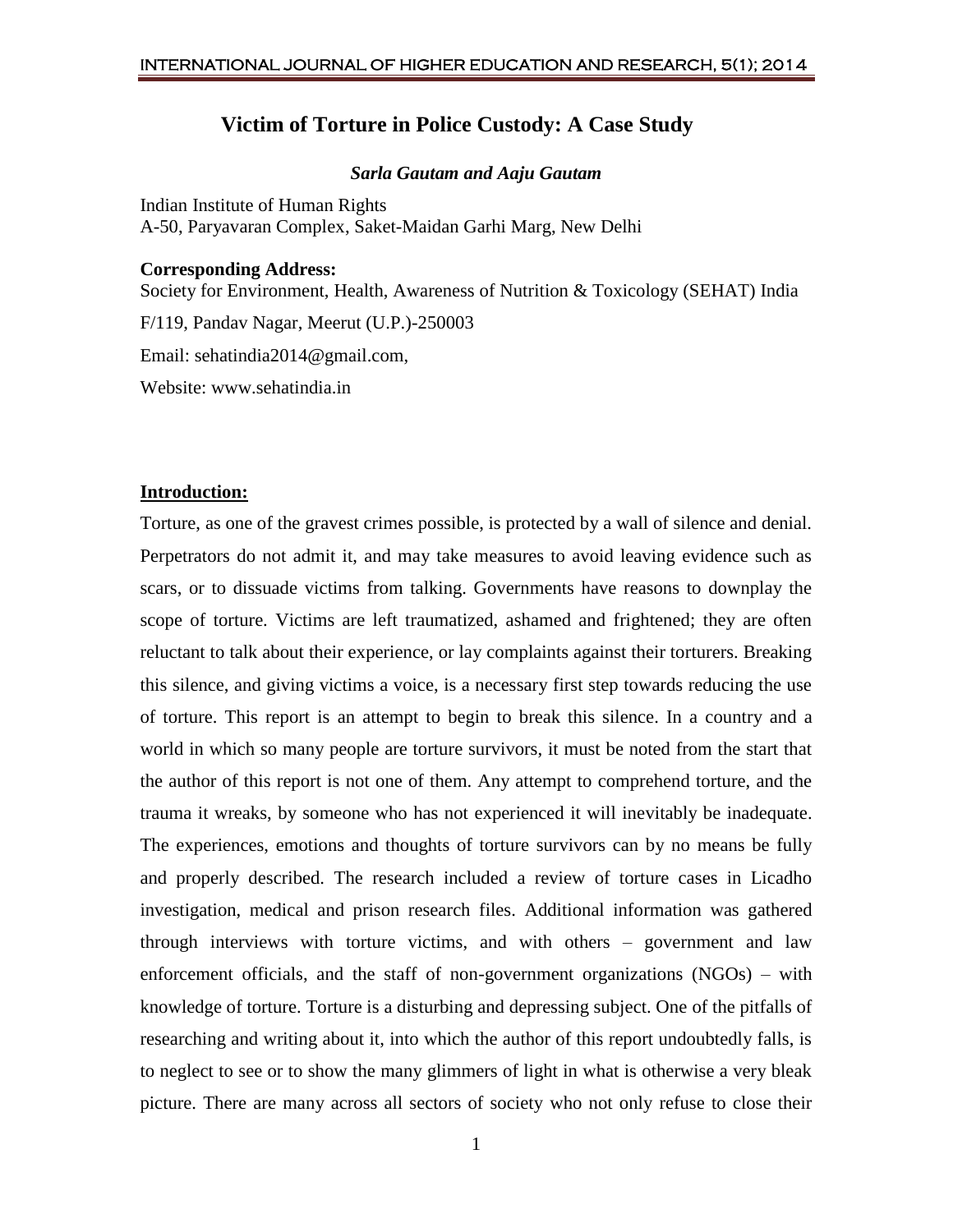eyes to torture, but who actively work against it: the dedicated and talented staff of numerous NGOs who try to care for the victims and investigate the perpetrators; the many so-called ordinary people in villages and towns throughout India who, often at risk to their own safety, are willing to help the victims and provide information to investigators; and those officials within the government, police, military and courts who are prepared, each in his or her own way, to assist the fight against torture. Finally, and most importantly, there are the torture survivors who in picking up the pieces of their shattered lives serve as inspiration to us all. Torture is one of the most grievous acts of brutality practiced by mankind. While the word conjures up visions of the Dark Ages or the Inquisition, torture is by no means relegated to the ancient past. It is still commonly practiced in dozens of countries. Cambodia is one of them. In police stations and prisons, on military bases, in brothels of sexual slavery, and in private homes, torture is an everyday occurrence. People are regularly and routinely beaten black and blue with punches and kicks. They are hit with batons, iron bars, gun butts, and pieces of wood or other objects, subjected to electric shocks, whipped with wire, bamboo, rope or belts. Some are nearly suffocated with pieces of plastic, or have their feet crushed under wooden or iron bars. For many victims, torture includes rape or other sexual abuse. Aside from physical torture, methods of psychological torture include prolonged unlawful detention, verbal intimidation and death threats, mock executions and physical assaults or threats against relatives of victims.

Definition: 1. to cause extreme physical pain to, esp. to extract information, etc.; to torture prisoners. 2. To give mental anguish to. 3. To twist into a grotesque form. 4. Physical or mental anguish. 5. The practice of torturing a person. 6. a cause of mental agony."

– 'Torture', as defined by the Collins Concise Dictionary, third edition, 1992.

"For the purposes of this Convention, the term 'torture' means any act by which severe pain or suffering, whether physical or mental, is intentionally inflicted on a person for such purposes as obtaining from him or a third person information or a confession,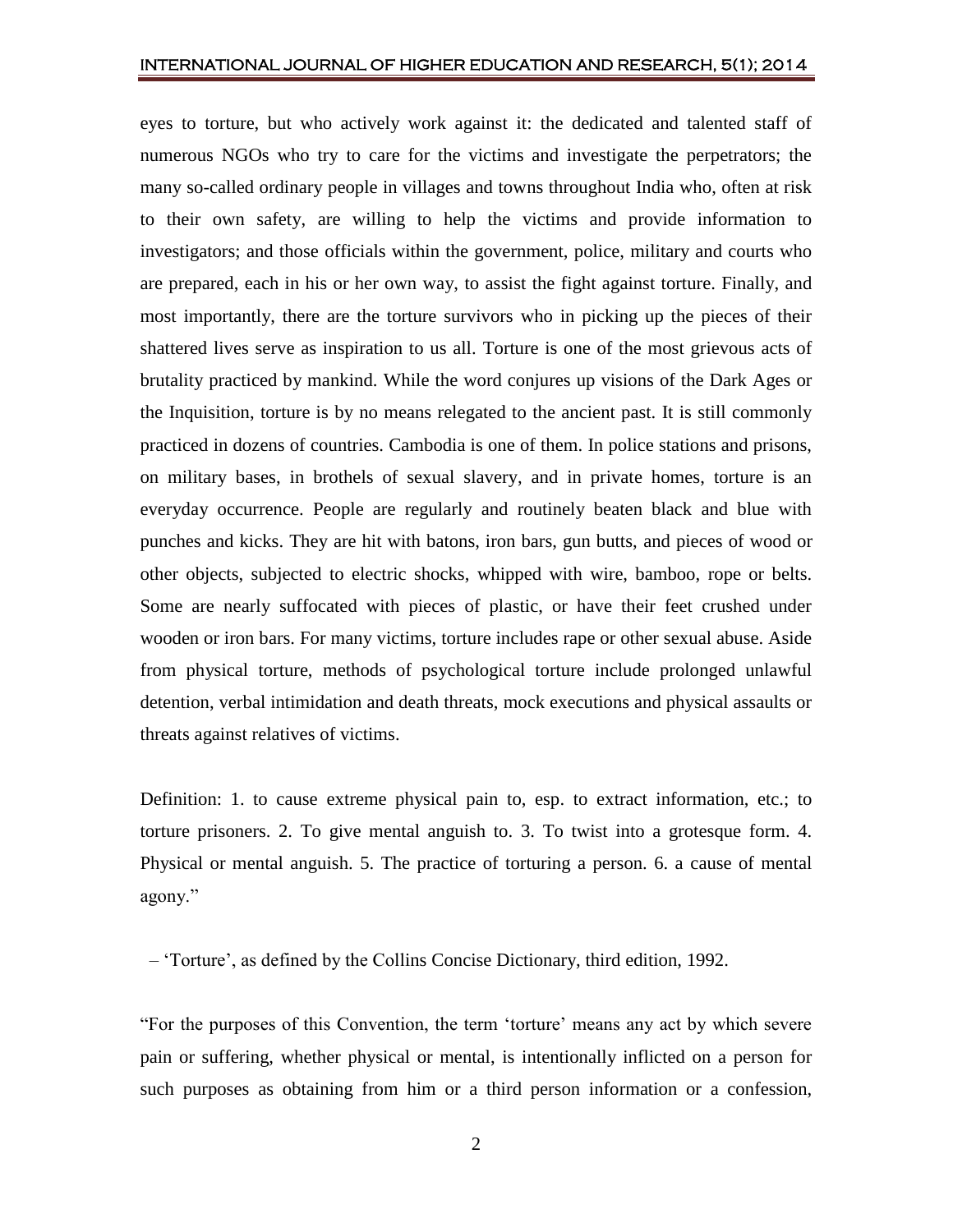punishing him for an act he or a third person has committed or is suspected of having committed, or intimidating or coercing him or a third person, or for any reason based on discrimination of any kind, when such pain or suffering is inflicted by or at the instigation of or with the consent or acquiescence of a public official or other person acting in an official capacity. It does not include pain or suffering arising only from, inherent in or incidental to lawful sanctions."

– The UN Convention against Torture and Other Cruel, Inhuman or Degrading Treatment or Punishment.

The applicable legal definition of torture as a concept, rather than the individual actions that may comprise an instance of torture, comes from the UN Convention against Torture, which Cambodia ratified in 1992. A broader definition, designed for medical doctors, is that of the World Medical Association. The key difference between the two definitions is whether the participation or complicity of a State official is necessary for physical or mental pain to be categorized as torture. The UN convention requires the consent or acquiescence of a public official "or other person acting in an official capacity", while the World Medical Association refers only to "one or more persons acting alone or on the orders of any authority".

METHODS OF TORTURE: Torturers, whether they are State agents or civilians, politically motivated or not, use similar methods. (One exception is electric shock torture inflicted with electric batons, which is used primarily by police and military police officers.) The following are some common torture techniques:

- $\triangleright$  Beating: Beating (and kicking) is the most common form of torture, in India and around the world. Palms, fists, elbows, knees and feet can be used, and/or solid objects, most often guns, truncheons, pieces of wood or iron, etc.
- $\triangleright$  Whipping: Whipping, a form of beating, appears particularly prevalent in Cambodia. It is often inflicted with an electrical wire or cable, like those used for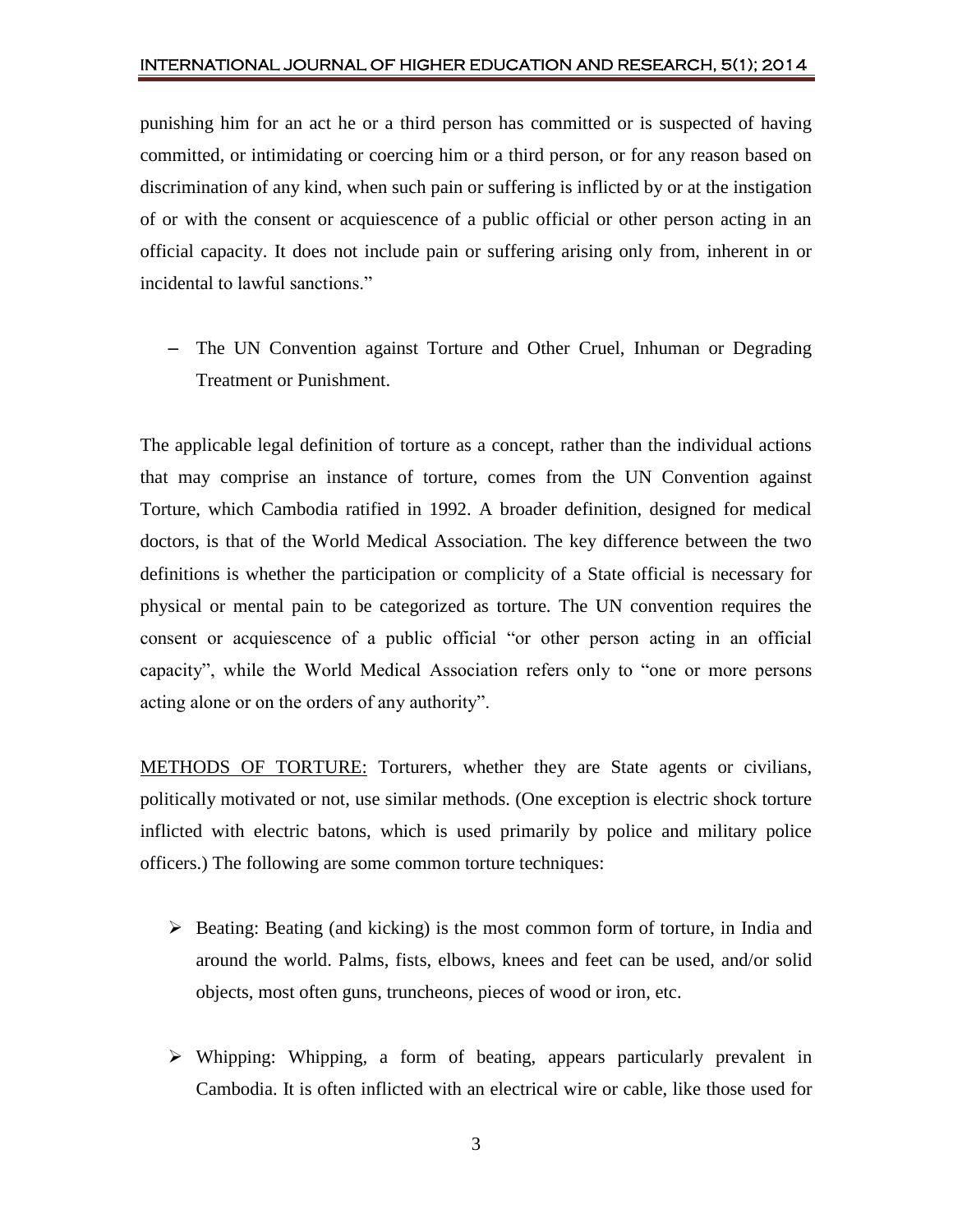household appliances or industrial uses, or with several wires wound together. The thickness of the wire varies, and it is often coated with plastic. (References to whipping with electric wire in this report do not refer to electrical shock, unless explicitly stated.) Ropes, belts and chains are also common whipping instruments.

- $\triangleright$  Electrical torture: Shocks are delivered either by electric baton or by an electric wire directly from a power source. Electric batons are mainly possessed by police and military police.
- Handcuffing/shackling/tying: Many torture victims' hands and/or feet are cuffed or shackled (with leg irons) or otherwise restrained during beatings or other torture. Other victims, particularly in prisons, may not be physically assaulted but simply left cuffed, shackled or otherwise tied up for long periods of time. Such restraints – particularly shackles – often cut into the flesh, restrict blood circulation and prevent movement, causing severe pain; they can cause permanent disability.
- $\triangleright$  Limb-crushing: This appears to be mainly used by police and military police. Usually, a wooden or iron bar is placed across the victim's feet or lower legs, and the police stand or jump on top of the bar to create downward pressure. In a different version, the police, often wearing boots, stomp on the arms or legs of a victim who is lying down.
- $\triangleright$  Rape/sexual abuse: Repeated rape is a common element in the torture of victims of sexual trafficking and domestic violence. Rape/sexual abuse has also been reported of girls and women in police stations, prisons or other official custody. The occasional case of sexual assault against males, usually in the form of deliberate injury to the genitals, has been reported.
- $\triangleright$  Verbal threats/psychological abuse: The ubiquitous death threat often at gunpoint – is the most common form of psychological torture; virtually all torture victims are threatened with death. Mock executions and threats to injure or kill the relatives of victims are also used. Most torture victims, in State or civilian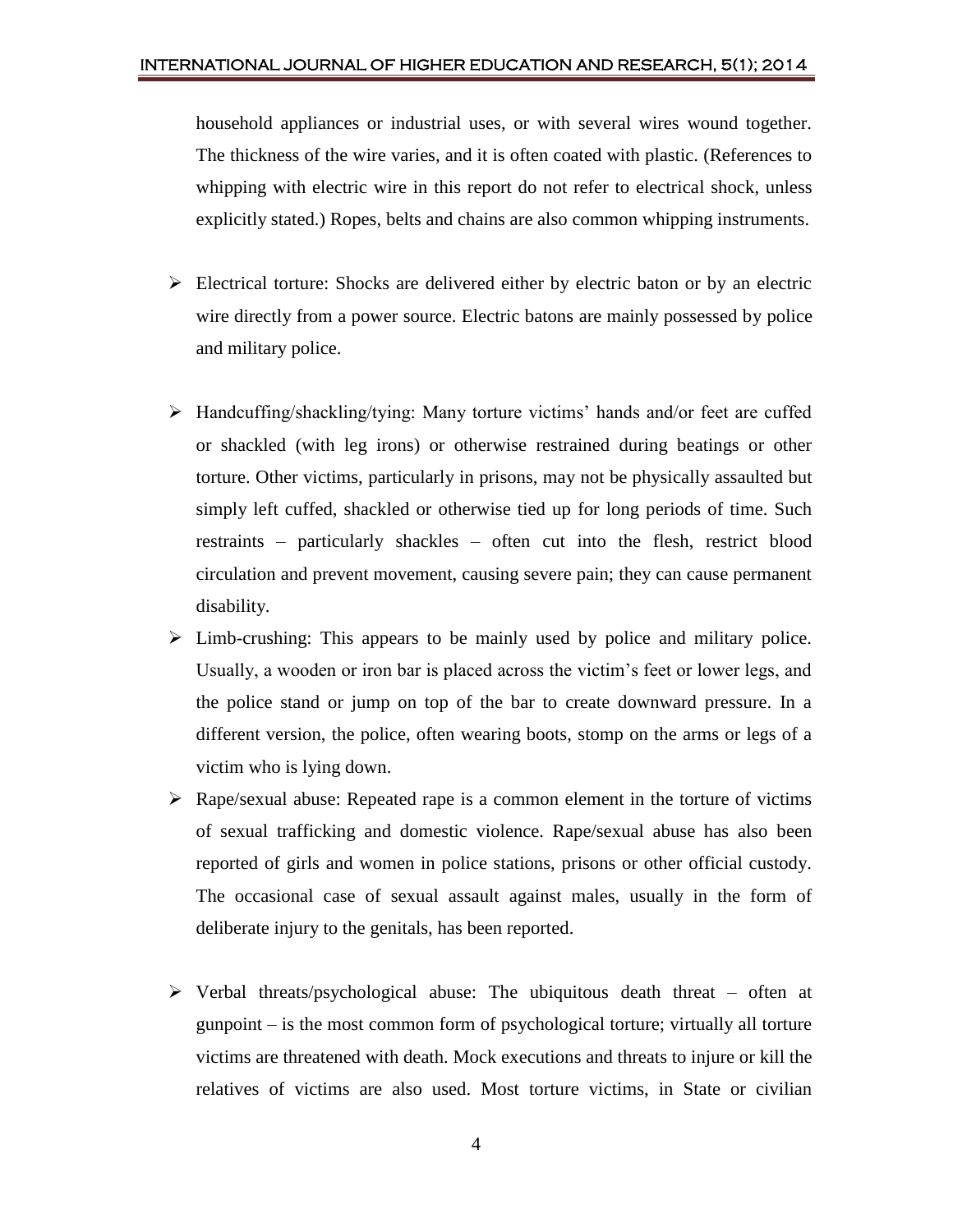custody, are subjected to prolonged unlawful detention and denial of access to outside world; some are kept in solitary confinement.

This list is not comprehensive. Examples of these, and other, types of torture are featured throughout this report. Many, if not all, of these forms of torture have long existed in India. A version of limb-crushing was practiced in the late 13th Century, when adulterers had their feet squeezed between two splints of wood. Several of the commonest forms of torture today, such as whipping and electric shock, were widely used during the Pol Pot era and the subsequent PRK and SOC regimes.

### **CASE**

## **Torture by Police Is Frequent and Often Deadly**

MEERUT (UP), India -- Rajeev Sharma, a young electrician, was sleeping when police barged into his house a month ago and dragged him out of bed on suspicion of a burglary in the neighborhood, his family recalled. When his young wife and brother protested, the police, who did not show them an arrest warrant, said they were taking Sharma to the police station for "routine questioning." "Little did we know that we would lose him forever," said Sunil Sharma, Rajeev's brother, recounting how he died while in police custody. "Their routine questioning proved fatal," he added, sitting beside his brother's grieving widow. Rajeev Sharma, 28, died at the police station within a day of his detention. Police said he committed suicide, but his family charges that he was beaten and killed. The case highlights the frequent use of torture and deadly force at local police stations in India, a practice decried by human rights activists and the Indian Supreme Court. A little more than a decade after Parliament established the National Human Rights Commission to deal with such

Abuses, police torture continue unabated, according to human rights groups and the Supreme Court. According to the latest available government data, there were 1,307 reported deaths in police and judicial custody in India in 2002. "India has the highest number of cases of police torture and custodial deaths among the world's democracies and the weakest law against torture," said Ravi Nair, who heads the South Asia Human Rights Documentation Center. "The police often operate in a climate of impunity, where torture is seen as routine police behavior to extract confessions from small pickpockets to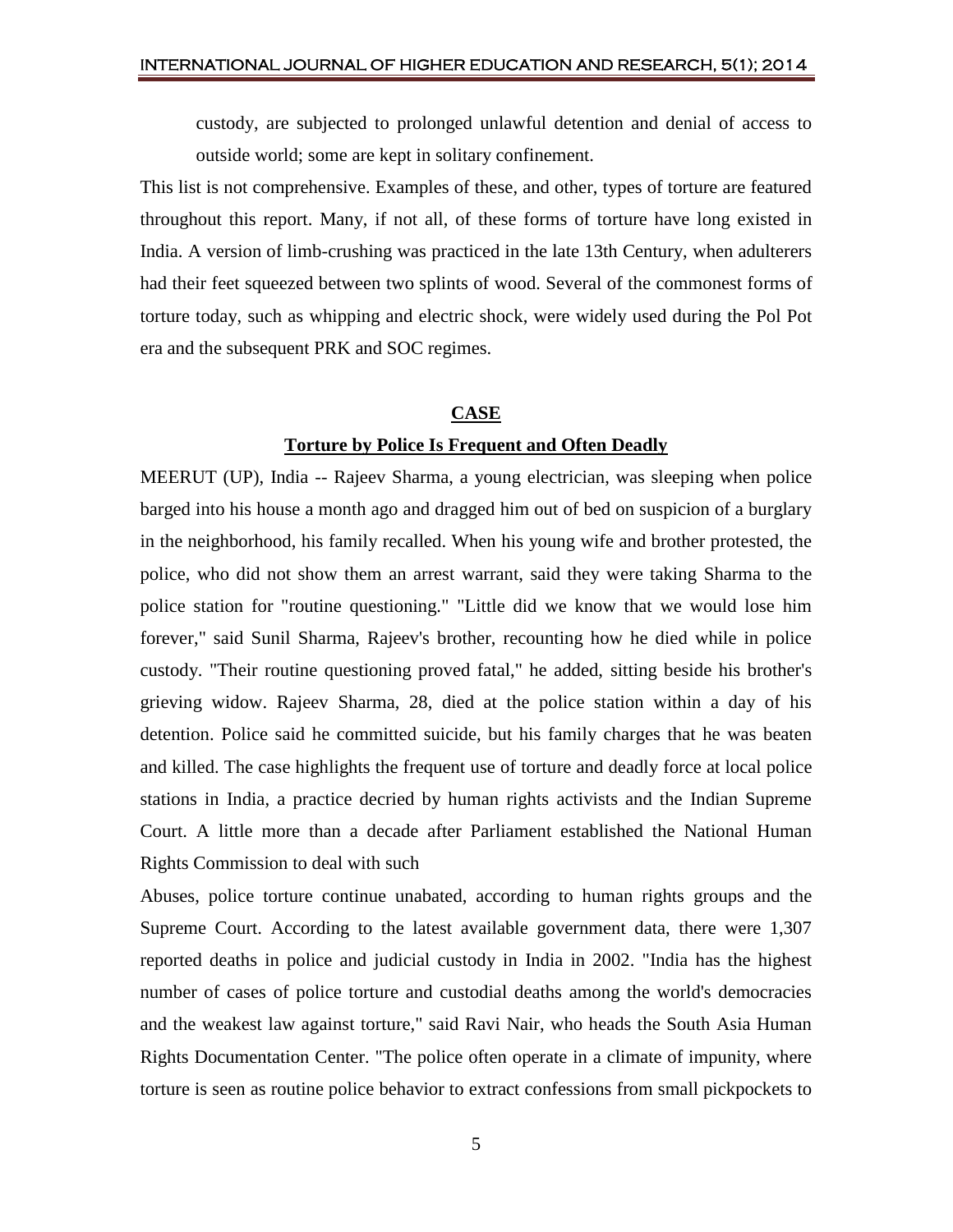political suspects." He said that laws governing police functions were framed under British colonial rule in 1861 "as an oppressive force designed to keep the population under control." Police records show that, two weeks before his detention, Rajeev Sharma made a electrician's service call at the home of a wealthy businessman. On that day, the man reported that \$500 worth of gold jewelry and about \$100 in cash was missing, police said. After Sharma's detention, his brother called the police station and was told that Sharma had confessed to the theft, he said. The brother said he and other family members rushed to the station and were able to see Sharma briefly. "His eyes were red, his mouth was bleeding and he could hardly walk. They had beaten him very badly. That was the last glimpse we had," said Sunil Sharma, 35. "By the evening, the police

informed us that he had committed suicide in the lockup by hanging himself with a blanket. The suicide story is a coverup; my brother died of police torture." The death in police custody sparked two days of rioting and protests in Meerut, about 45 miles from New Delhi, in the northern state of Uttar Pradesh. Angry residents surrounded and threw stones at the police station, burned police vehicles and blocked traffic. Thousands participated in Sharma's funeral procession; protesters demanded an open inquest by a panel of physicians and the immediate arrests of those responsible. Police conducted an autopsy in private, lawyers close to the case said. But authorities did issue arrest warrants for the man who said he had been robbed and for six police officers, an apparent reaction to the unusual popular outcry, family members and lawyers said. The merchant is in jail, alleged to have participated in beating Sharma, but the police officers apparently have fled, authorities said. Although the Indian government signed the international Convention against Torture in 1997, it has not ratified the document. Some members of Parliament have argued against ratification, saying they oppose international scrutiny and asserting that Indian laws have adequate provisions to prevent torture. Human rights advocates said Uttar Pradesh ranks highest among Indian states in the incidence of police torture and custodial deaths. Some police officers justify the use of torture to extract confessions and instill fear. "The police in India are under tremendous pressure, as people need quick results. So we have to

pick up and interrogate a lot of people. Sometimes things get out of control," said Raghuraj Singh Chauhan, a newly assigned officer at the station where Rajeev Sharma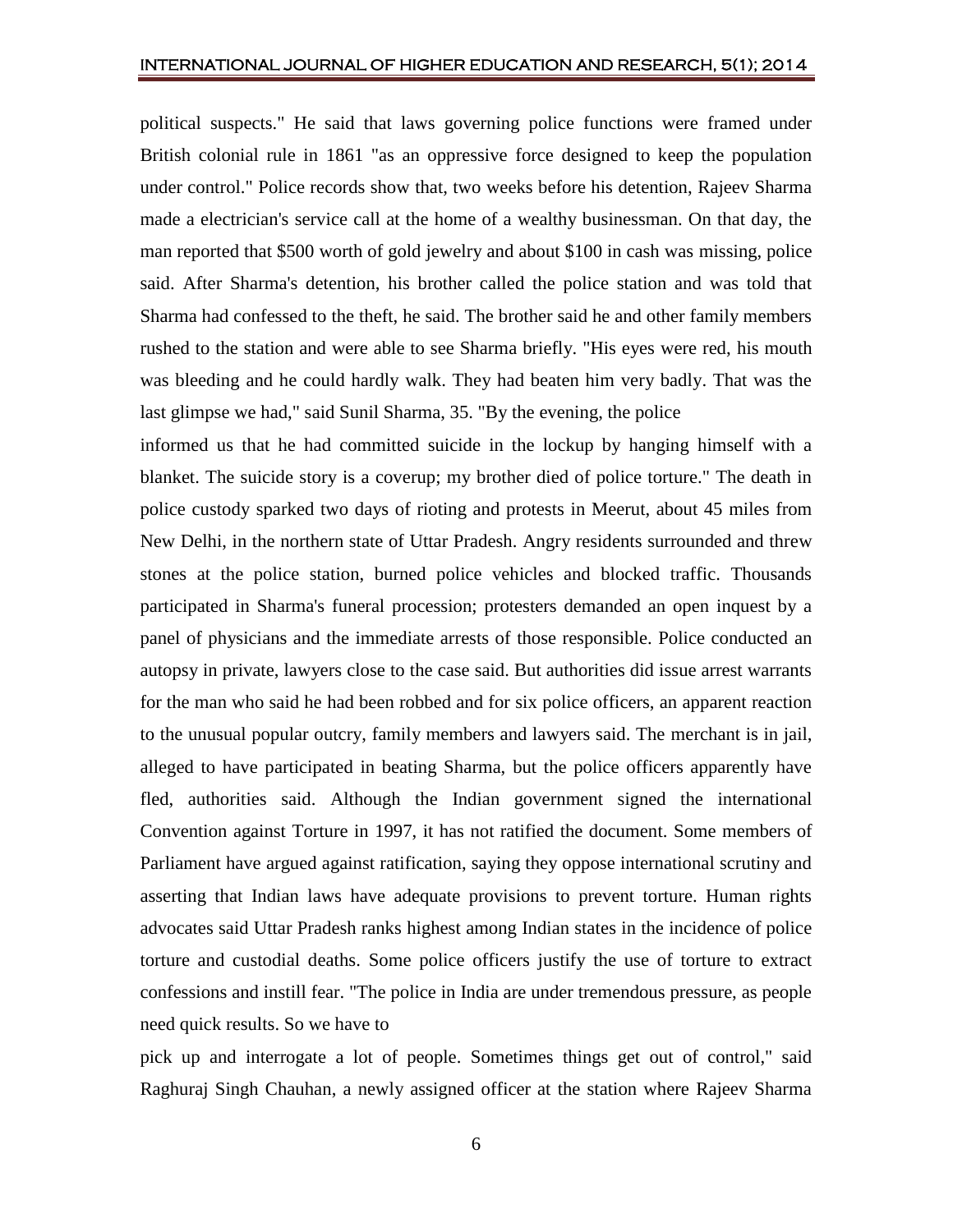died. "After all, confessions cannot be extracted with love. The fear of the police has to be kept alive -- how else would you reduce crime?" he added, fanning himself with a police file folder. A senior police officer in Meerut, on condition of anonymity, openly discussed torture methods with a visiting reporter. One technique, he said, involves a two-foot-long rubber belt attached to a wooden handle. "We call this thing samaj sudharak," the officer said, smiling, using the Hindi phrase for social reformer. "When we hit with this, there are no fractures, no blood, no major peeling of the skin. It is safe for us, as nothing shows up in the postmortem report. But the pain is such that the person can only appeal to God. He will confess to anything."Last September, in a written ruling in a case of police misconduct, the Supreme Court criticized the use of torture. "The dehumanizing torture, assault and death in custody which have assumed alarming proportions raise serious questions about the credibility of the rule of law and administration of the criminal justice system," the court said. "The cry for justice becomes louder and warrants immediate remedial measure." In addition, the severity of the torture problem is probably worse than statistics indicate, because victims, fearing reprisals, rarely report cases against the police, human rights advocates said. "About 40 percent of custodial torture cases are not even reported. They are just grateful for God's mercy that they are alive and free," said Pradeep Kumar, a human rights lawyer who has represented police torture victims in Uttar Pradesh. "Torture sometimes leads to permanent disability, psychological trauma, loss of faculties." The National Human Rights Commission, led by a retired Supreme Court justice, has faced criticism that it is too dependent on the government and lacks enforcement power. "We have not been able to build a human rights culture in the police force," said Shankar Sen, a former police officer and an ex-member of the commission. "It is not only individual aberration but a matter of systemic failure." The commission has ordered that cameras be installed in police stations to monitor and deter police brutality. "In the past year we have spent about \$600,000 to equip most of the police stations in New Delhi with a camera. This will make police functioning transparent and have a big impact on torture," said Maxwell Pereira, a senior police official in the capital.

But critics and families of victims said they had not seen changes. In a much-publicized case in New Delhi last fall, five policemen were charged with beating and killing Sushil